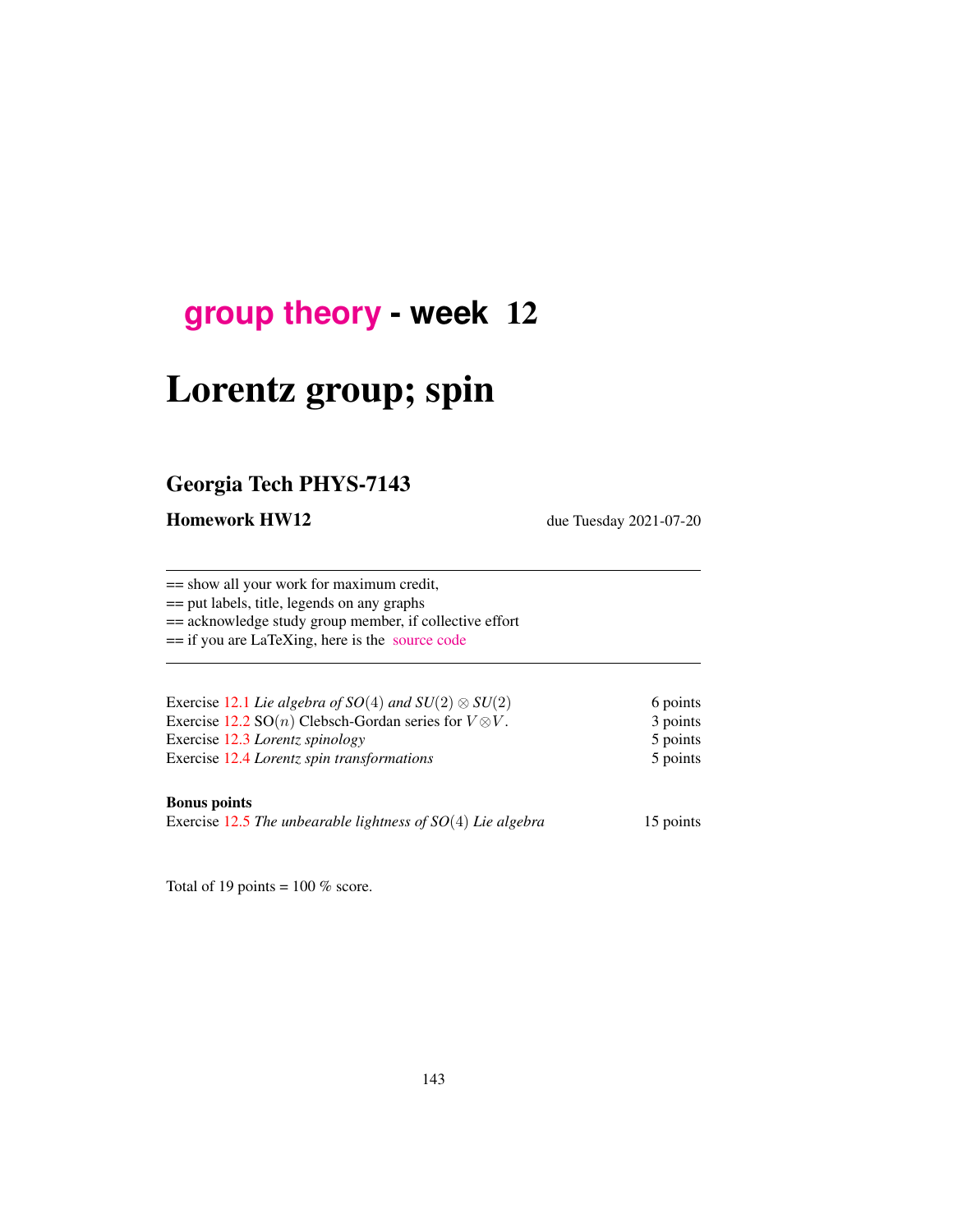### 2021-07-08 Predrag Lecture 23  $SO(4) = SU(2) \otimes SU(2)$ ; Lorentz group

- *Lecture 15* (Unedited) SU(2) irreps.  $SO(4) = SU(2) \times SU(2)$ . More importantly: Minkowski metric, Lorentz group  $SO(1,3)$  irreps are also labeled by pairs of  $SU(2) \times SU(2)$  irrep labels. (2:29:20 h)
- Gutkin notes [sect. 9.2](http://birdtracks.eu/course3/groups.pdf#section.9.2) *Representations of SU*(2) *and SO*(3).
- Gutkin notes [sects. 9.5-9.8](http://birdtracks.eu/course3/groups.pdf#section.9.5) *Product representations of SO*(3)
- sect. [12.3](#page-2-0) *Spinors and the Lorentz group*
- For Lorentz group, read Schwichtenberg [\[2\]](#page-6-1) Sect. 3.7 [\(click here\).](http://ChaosBook.org/library/Schwicht15-3edited.pdf)

2021-07-13 Predrag Lecture 24  $SO(1, 3)$ ; Spin

#### 12.1 Other sources (optional)

 $\circ$  sect. [12.4](#page-4-0) *Irreps of SO(n)* 

- *14.3A Who ordered J+, J-?* (7:37 min)
- For SO(n) see also birdtracks.eu Chapt. 10 *[Orthogonal groups](http://birdtracks.eu/version9.0/GroupTheory.pdf#equation.10.0.1)*, pp. 121-123.
- For SO(4) = SU(2) ⊗ SU(2) see also birdtracks.eu [sect. 20.3.1](http://birdtracks.eu/version9.0/GroupTheory.pdf#section.20.3) *SO*(4) *or Cartan*  $A_1 + A_1$  *[algebra](http://birdtracks.eu/version9.0/GroupTheory.pdf#section.20.3)*.
- sect. [12.5](#page-4-1) *SO*(4) *of the Kepler problem*
- sect. [12.5.1](#page-5-0) *Central force problems*
- John Wood's [\(click here\)](http://ChaosBook.org/library/WoodCh9KeplerProb.pdf) notes and exercise [12.5](#page-7-3) *The unbearable lightness of SO*(4) *Lie algebra.* The challenge: achieve some elegance in deriving the SO(4) commutator relations.

#### 12.2 Discussion (optional)

- Henriette Roux In this course the Levi-Civita tensor appears to be the unique connection for SO(4); but in GR, I learnt that the choice of connection is actually arbitrary and there are theories of gravity which need not use the Levi-Civita tensor. Are these two different concepts which are not necessarily linked?
- Predrag Sean Carroll answers your question in [arXiv:9712019.](http://arXiv.org/abs/9712019) He does not understand that the *invariant* tensors are good, as they are what *defines* a given symmetry group:

PHYS-7143-21 week12 2021-07-29 2021-07-29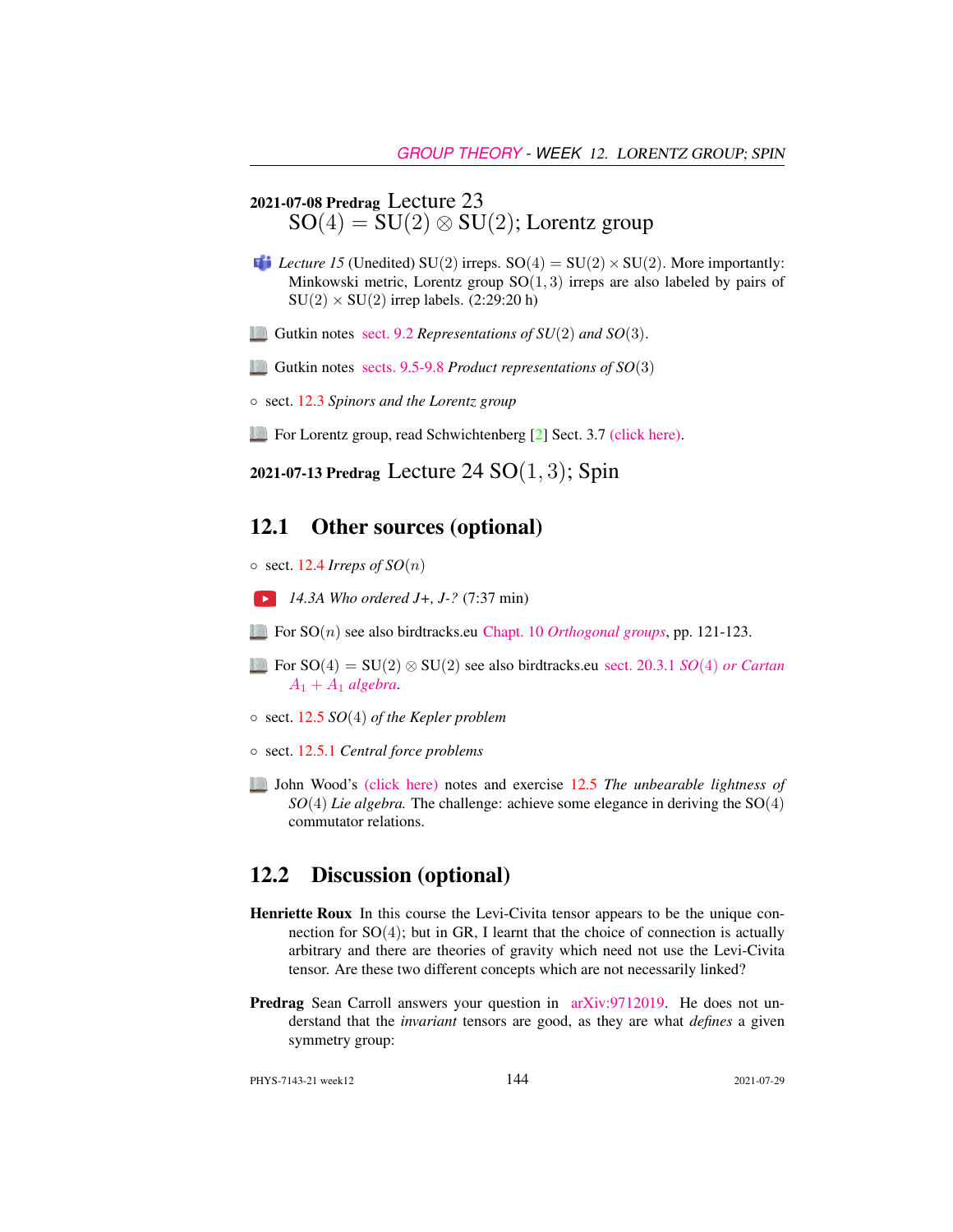*It is a remarkable property of the above tensors – the metric, the inverse metric, the Kronecker delta, and the Levi-Civita tensor – that, even though they all transform according to the tensor transformation law, their components remain unchanged in any Cartesian coordinate system in flat spacetime. In some sense this makes them bad examples of tensors, since most tensors do not have this property.*

However, he then goes on to explain that while in curved spacetime lengths and volumes are measured in the spacetime dependent way, we still need a notion of a volume of a hypercube as a skew product of its edges, ie, the determinant:

*The Kronecker tensor can be thought of as the identity map from vectors to vectors (or from dual vectors to dual vectors), which clearly must have the same components regardless of coordinate system. The other tensors (the metric, its inverse, and the Levi-Civita tensor) characterize the structure of spacetime, and all depend on the metric. We shall therefore have to treat them more carefully when we drop our assumption of flat spacetime.*

What he then does in his eq. (2.39) is to promote Levi-Civita from 'tensor' to 'symbol' in order to be able to compute determinants, just like we do in flat space  $SO(n)$ .

See also [MathWorld](http://mathworld.wolfram.com/PermutationTensor.html) discussion.

Are you happy now?

(A side, nomenclature remark: Levi-Civita is not a 'connection' in the sense the word 'connection' is used in GR.)

### <span id="page-2-0"></span>12.3 Spinors and the Lorentz group

A Lorentz transformation is any invertible real  $[4 \times 4]$  matrix transformation Λ,

<span id="page-2-2"></span>
$$
x^{\prime \mu} = \Lambda^{\mu}_{\ \nu} x^{\nu} \tag{12.1}
$$

which preserves the Lorentz-invariant Minkowski bilinear form  $\Lambda^T \eta \Lambda = \eta$ ,

$$
x^{\mu}y_{\mu} = x^{\mu}\eta_{\mu\nu}y^{\nu} = x^{0}y^{0} - x^{1}y^{1} - x^{2}y^{2} - x^{3}y^{3}
$$

with the metric tensor  $\eta = diag(1, -1, -1, -1)$ .

A contravariant four-vector  $x^{\mu} = (x^0, x^1, x^2, x^3)$  can be arranged [\[3\]](#page-6-2) into a Hermitian  $[2\times2]$  matrix in  $Herm(2, \mathbb{C})$  as

$$
\underline{x} = \sigma_{\mu} x^{\mu} = \begin{pmatrix} x^{0} + x^{3} & x^{1} - ix^{2} \\ x^{1} + ix^{2} & x^{0} - x^{3} \end{pmatrix}
$$
 (12.2)

in the hermitian matrix basis

<span id="page-2-1"></span>
$$
\sigma_{\mu} = \bar{\sigma}^{\mu} = (\mathbb{1}_2, \sigma) = (\sigma_0, \sigma_1, \sigma_2, \sigma_3), \quad \bar{\sigma}_{\mu} = \sigma^{\mu} = (\mathbb{1}_2, -\sigma), \quad (12.3)
$$

2021-07-29 145 PHYS-7143-21 week12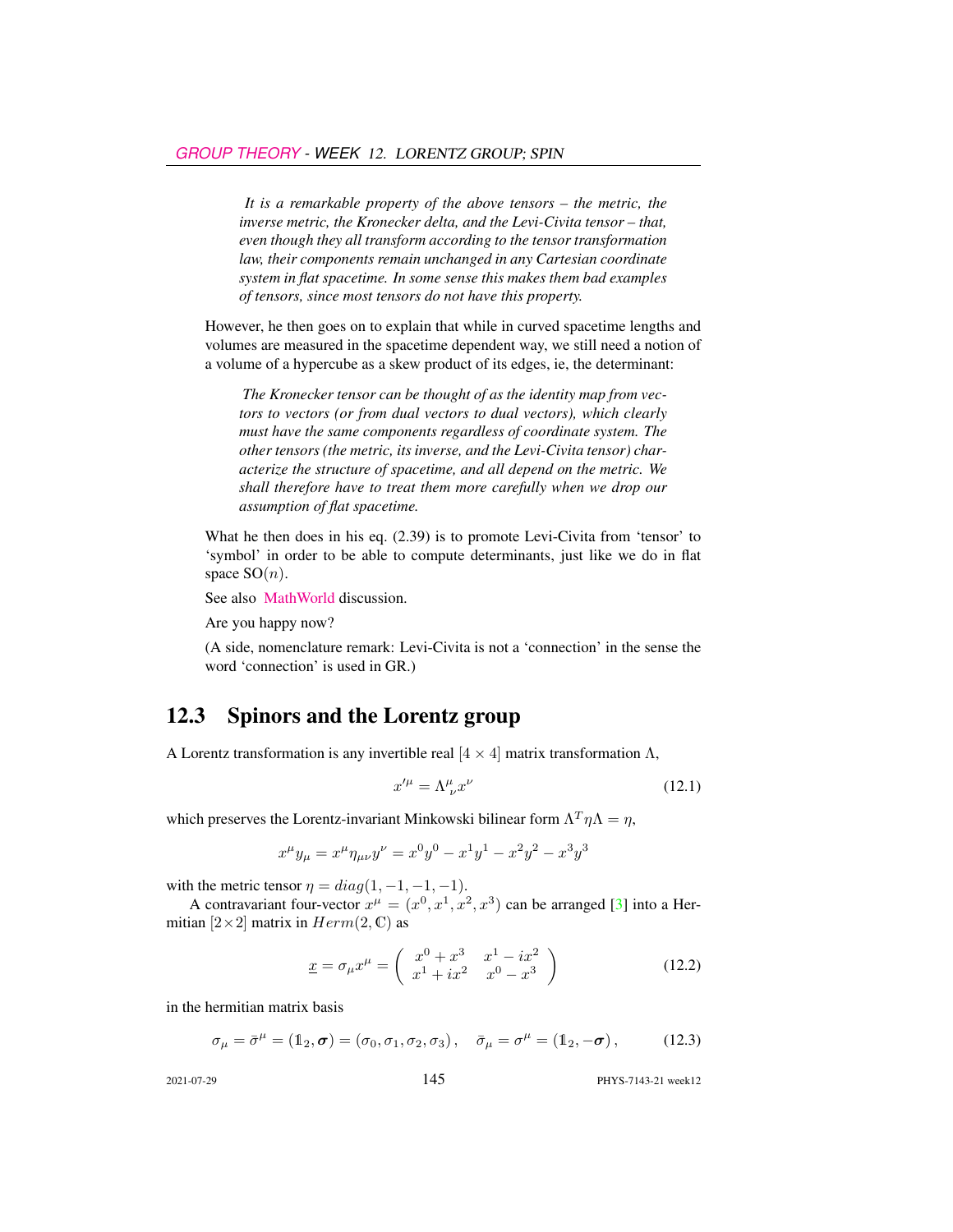with  $\sigma$  given by the usual Pauli matrices

$$
\sigma_1 = \begin{pmatrix} 0 & 1 \\ 1 & 0 \end{pmatrix}, \quad \sigma_2 = \begin{pmatrix} 0 & -i \\ i & 0 \end{pmatrix}, \quad \sigma_3 = \begin{pmatrix} 1 & 0 \\ 0 & -1 \end{pmatrix}.
$$
 (12.4)

With the trace formula for the metric

$$
\frac{1}{2}\text{tr}\left(\sigma_{\mu}\bar{\sigma}_{\nu}\right) = \eta_{\mu\nu},\qquad(12.5)
$$

the covariant vector  $x^{\mu}$  can be recovered by

$$
\frac{1}{2}\text{tr}\left(\underline{x}\bar{\sigma}^{\mu}\right) = \frac{1}{2}\text{tr}\left(x^{\nu}\sigma_{\nu}\bar{\sigma}^{\mu}\right) = x^{\nu}\eta_{\nu}^{\ \mu} = x^{\mu} \tag{12.6}
$$

The Minkowski norm squared is given by

$$
\det \underline{x} = (x^0)^2 - (x^1)^2 - (x^2)^2 - (x^3)^2 = x_\mu x^\mu, \qquad (12.7)
$$

and with  $(12.3)$ 

$$
\overline{x} = \begin{pmatrix} x^0 - x^3 & -x^1 + ix^2 \\ -x^1 - ix^2 & x^0 + x^3 \end{pmatrix} = \begin{pmatrix} x_0 + x_3 & x_1 - ix_2 \\ x_1 + ix_2 & x_0 - x_3 \end{pmatrix},
$$
(12.8)

the Minkowski scalar product is given by

$$
x^{\mu}y_{\mu} = \frac{1}{2}\text{tr}(\underline{x}\,\overline{y})\,. \tag{12.9}
$$

The *special linear group*  $SL(2, \mathbb{C})$  in two complex dimensions is given by the set of all matrices  $\Lambda$  such that

$$
SL(2,\mathbb{C}) = \{ \Lambda \in GL(2,\mathbb{C}) \, | \, \det \Lambda = +1 \}. \tag{12.10}
$$

Let a matrix  $\Lambda \in SL(2, \mathbb{C})$  act on  $\underline{x} \in Herm(2, \mathbb{C})$  as

$$
\underline{x} \mapsto \underline{x}' = \Lambda \underline{x} \Lambda^{\dagger} \tag{12.11}
$$

where  $\dagger$  denotes Hermitian conjugation. The Minkowski scalar product is preserved, det  $\underline{x}'$  = det  $\underline{x}$ . Thus  $\underline{x}'$  can also be represented by a real linear combination of generalized Pauli matrices

$$
\underline{x}' = \sigma_{\mu} x'^{\mu} \quad \text{with } x'_{\mu} x'^{\mu} = x_{\mu} x^{\mu} \tag{12.12}
$$

and  $\Lambda$  explicitly acts as a Lorentz transformation [\(12.1\)](#page-2-2), with  $\Lambda^{\mu}_{ \nu} = \frac{1}{2} \text{tr} (\bar{\sigma}^{\mu} \Lambda \sigma_{\nu} \Lambda^{\dagger})$ . The mapping is two-to-one, as two matrices  $\pm \Lambda \in SL(2,\mathbb{C})$  generate the same Lorentz transformation  $\Lambda x \Lambda^{\dagger} = (-\Lambda) x (-\Lambda)^{\dagger}$ . This  $\Lambda$  belong to the proper orthochronous Lorentz group  $SO^+(1,3)$ , and it can be shown that  $SL(2,\mathbb{C})$  is simply connected and is the double universal cover of the  $SO^+(1,3)$ .

Consider the fully antisymmetric Levi-Civita tensor  $\varepsilon = -\varepsilon^{-1} = -\varepsilon^{T}$  in two dimensions

$$
\varepsilon = i\sigma_2 = \begin{pmatrix} 0 & 1 \\ -1 & 0 \end{pmatrix} . \tag{12.13}
$$

PHYS-7143-21 week12 2021-07-29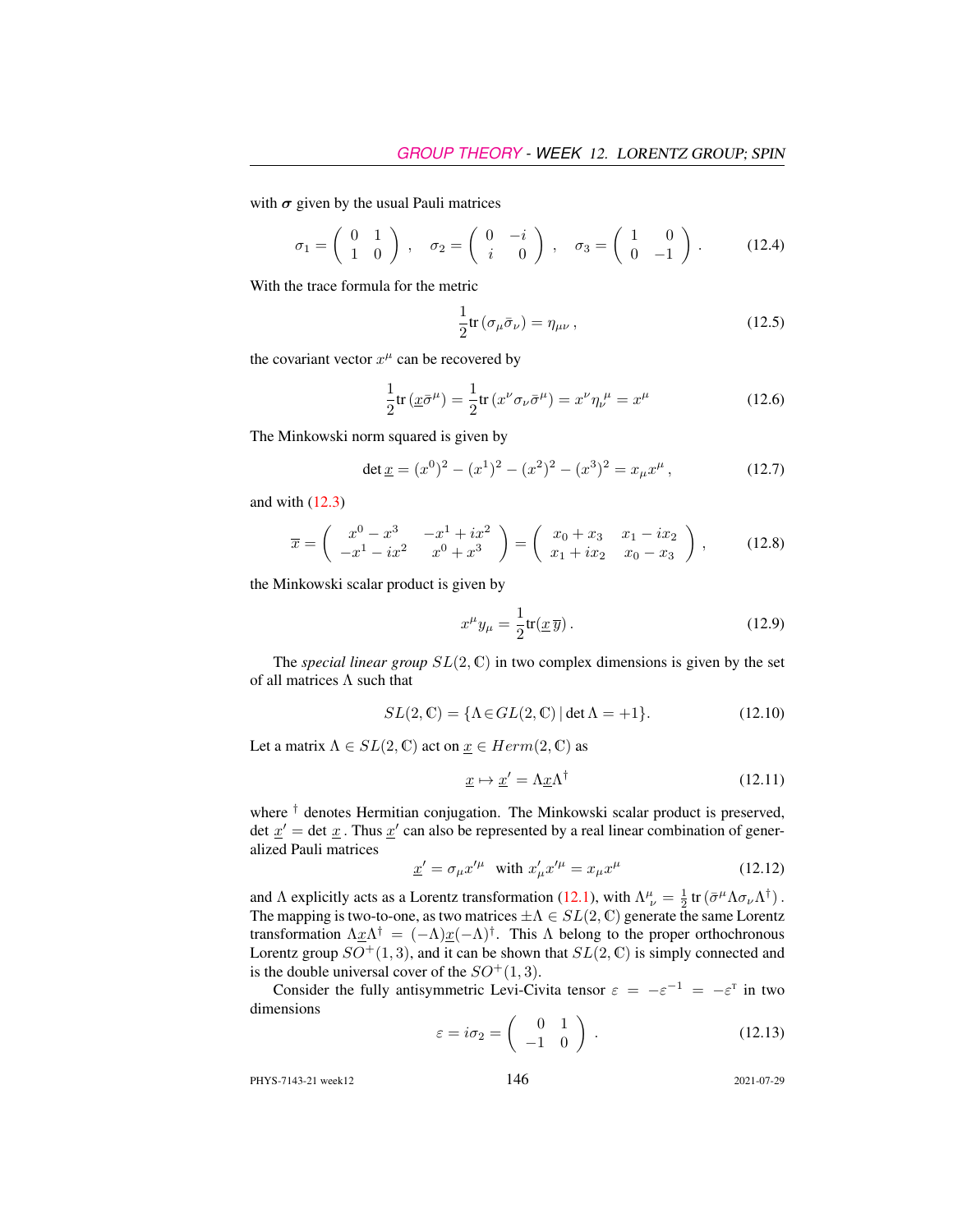This defines a *symplectic* (i.e., *skew-symmetric*) bilinear form  $\langle u, v \rangle = -\langle v, u \rangle$  on two spinors  $u$  and  $v$ , elements of the two-dimensional complex vector (or spinor) space  $\mathbb{C}^2$ 

$$
u = \left(\begin{array}{c} u^1 \\ u^2 \end{array}\right) , \quad v = \left(\begin{array}{c} v^1 \\ v^2 \end{array}\right) , \tag{12.14}
$$

equipped with the symplectic form

$$
\langle u, v \rangle = u^1 v^2 - u^2 v^1 = u^{\mathsf{T}} \varepsilon v. \tag{12.15}
$$

This symplectic form is  $SL(2, \mathbb{C})$ -invariant

$$
\langle u, v \rangle = u^{\mathsf{T}} \varepsilon v = \langle \Lambda u, \Lambda v \rangle = u^{\mathsf{T}} \Lambda^{\mathsf{T}} \varepsilon \Lambda v, \qquad (12.16)
$$

so one can interpret the group acting on spinors as  $SL(2,\mathbb{C}) \cong Sp(2,\mathbb{C})$ , the complex symplectic group in two dimensions

$$
Sp(2, \mathbb{C}) = \{ \Lambda \in GL(2, \mathbb{C}) \, | \, \Lambda^{\mathsf{T}} \varepsilon \Lambda = \varepsilon \}. \tag{12.17}
$$

Summary. The group of Lorentz transformations of spinors is the group SL(2,C) of  $[2\times2]$  complex matrices with determinant 1, i.e., the invariant tensor is the 2-index Levi-Civita  $\varepsilon_{AB}$ . The SL(2,C) matrices are parametrized by three complex dimensions and therefore six real ones (the matrices have four complex numbers and one complex constraint on the determinant). This matches the 6 dimensions of the group manifold associated with the Lorentz group  $SO(1,3)$ .

[Andrew M. Steane](https://users.physics.ox.ac.uk/~Steane/) writes "A spinor is the most basic mathematical object that can be Lorentz-transformed." His *An introduction to spinors*, [arXiv:1312.3824,](http://arXiv.org/abs/1312.3824) might help you develop intuition about spinors.

Andrzej Trautman tracks the origin of spinors to [Euclid,](http://www.fuw.edu.pl/~amt/ref15.pdf) and General Relativity to Clifford. He includes a letter from Hades saying, inter alia, "Unfortunately, it appears that there is now in your world a race of vampires, called referees, who clamp down mercilessly upon mathematicians unless they know the right passwords."

### <span id="page-4-0"></span>12.4 Irreps of  $SO(n)$  (optional)

The dimension of the defining representation of is  $SO(n)$  is given by the trace of the adjoint projection operator:

$$
N = \text{tr } \mathbf{P}_A = \bigotimes_{n=1}^{\infty} \frac{n(n-1)}{2} \,. \tag{12.18}
$$

Dimensions of the other reps are listed in table [12.1.](#page-5-1)

### <span id="page-4-1"></span>12.5  $SO(4)$  of the Kepler problem (optional)

One of "hidden" symmetries of quantum mechanics is the  $SO(4)$  of the Kepler problem.

2021-07-29 147 PHYS-7143-21 week12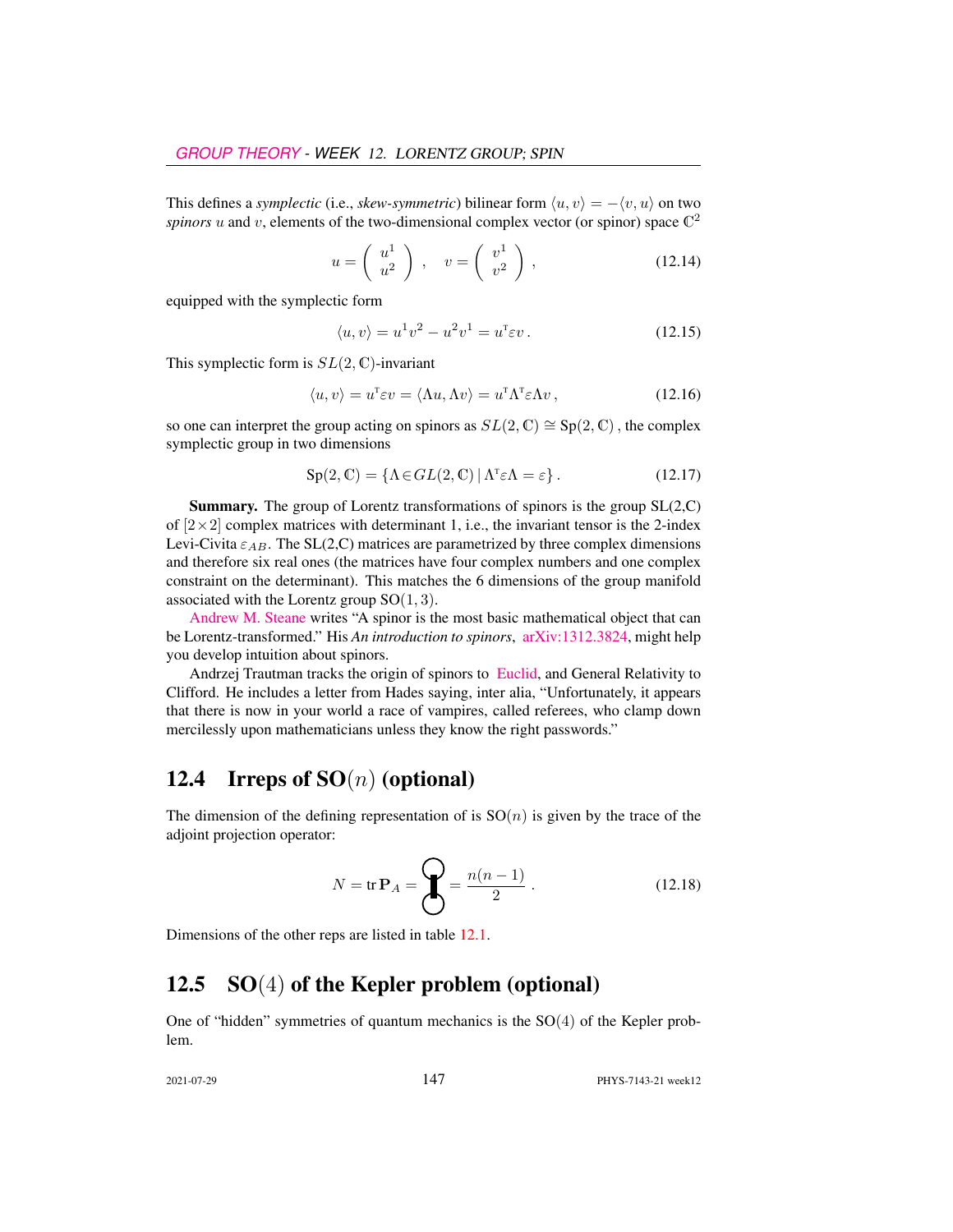| Young tableaux $\Box \times \Box = \bullet + \Box +$ |  |  |                                |                                                                                                                                                                                                                                                                                                                                                                                                                                                                                |  |
|------------------------------------------------------|--|--|--------------------------------|--------------------------------------------------------------------------------------------------------------------------------------------------------------------------------------------------------------------------------------------------------------------------------------------------------------------------------------------------------------------------------------------------------------------------------------------------------------------------------|--|
| Dimensions                                           |  |  | $n^2 = 1 + \frac{n(n-1)}{2} +$ | $\frac{(n+2)(n-1)}{n}$                                                                                                                                                                                                                                                                                                                                                                                                                                                         |  |
| Projectors                                           |  |  |                                | $\frac{1}{\sqrt{2}}$ = $\frac{1}{n}$ $\bigcup$ $\leftarrow$ $\leftarrow$ $\leftarrow$ $\leftarrow$ $\leftarrow$ $\leftarrow$ $\leftarrow$ $\leftarrow$ $\leftarrow$ $\leftarrow$ $\leftarrow$ $\leftarrow$ $\leftarrow$ $\leftarrow$ $\leftarrow$ $\leftarrow$ $\leftarrow$ $\leftarrow$ $\leftarrow$ $\leftarrow$ $\leftarrow$ $\leftarrow$ $\leftarrow$ $\leftarrow$ $\leftarrow$ $\leftarrow$ $\leftarrow$ $\leftarrow$ $\leftarrow$ $\leftarrow$ $\leftarrow$ $\leftarrow$ |  |

<span id="page-5-1"></span>Table 12.1: SO(n) Clebsch-Gordan series for V⊗V , worked out in detail in *Group Theory – Birdtracks, Lie's, and Exceptional Groups,* birdtracks.eu Chapt. 10 *[Orthogonal](http://birdtracks.eu/version9.0/GroupTheory.pdf#equation.10.0.1) [groups](http://birdtracks.eu/version9.0/GroupTheory.pdf#equation.10.0.1)*.

John Baez discusses it in a fun read [here:](https://johncarlosbaez.wordpress.com/2018/01/07/the-kepler-problem-and-the-600-cell/) "if we take the angular momentum together with the Runge–Lenz vector, we get 6 conserved quantities—and these turn out to come from the group of rotations in 4 dimensions, SO(4), which is itself 6 dimensional. The obvious symmetries in this group just rotate a planet's elliptical orbit, while the unobvious ones can also squash or stretch it, changing the eccentricity of the orbit. [...] wavefunctions for bound states of hydrogen can be reinterpreted as functions on the 3-sphere,  $S^3$ . The sneaky  $SO(4)$  symmetry then becomes obvious: it just rotates this sphere! And the Hamiltonian of the hydrogen atom is closely connected to the Laplacian on the 3-sphere. The Laplacian has eigenspaces of dimensions  $n^2$ where  $n = 1, 2, 3, \ldots$ , and these correspond to the eigenspaces of the hydrogen atom Hamiltonian. "

When the energy is fixed, the symmetry becomes Lie algebra  $SO(3, 1)$  for positiveenergy, scattering states, or  $SO(4)$  for negative-energy, bound states.

[Michele Cini's](http://people.roma2.infn.it/~cini/) [lecture notes,](http://people.roma2.infn.it/~cini/ts2014/ts2014-3.pdf#page=18) p. 18 gives hydrogen as an example of why we don't believe in miracles such as "accidental" eigenvalue degeneracies, but assume that we must have missed a "hidden" symmetry. Cini writes: "Wolfgang Pauli in 1926 first solved [...] the H atom using the SO(4) symmetry." I didn't know that it was Pauli...

To dig deeper, skim through Baez *[Mysteries](http://math.ucr.edu/home/baez/gravitational.html) of the gravitational 2-body problem*.

Bander and Itzykson [\[1\]](#page-6-3) *Group theory and the hydrogen atom (I)* might be OK, but I have not read it.

#### <span id="page-5-0"></span>12.5.1 Central force problems (optional)

For another way of looking at the H atom (and all solvable central force problems) download John Wood's chapter [\(click here\)](http://ChaosBook.org/library/HeyWoo20Ch12.pdf) from *Quantum Mechanics for Nuclear* **Exercise [12.5](#page-7-3)** *Structure: I. A Primer,* [IOP](https://iopscience.iop.org/bookListInfo/iop-series-in-nuclear-spectroscopy-and-nuclear-structure) science series.<br>The SO(2, 1) method can be extended to solve relativistic central force problems

(one of my students did his Ph.D. thesis on this 20 years ago).

Q: Is the geometry associated with these algebraic structures, as applied to central force problems, explored?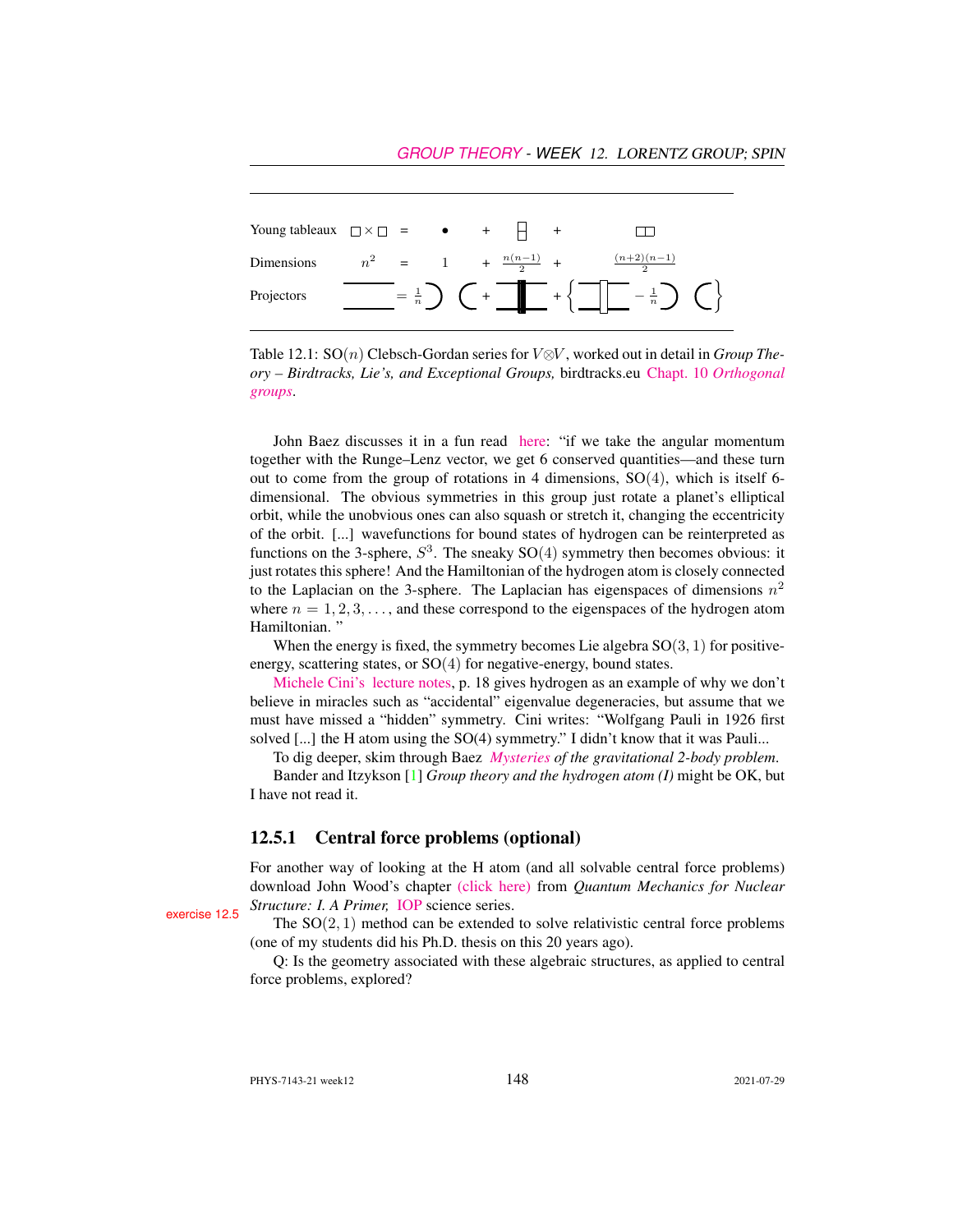#### References

- <span id="page-6-3"></span>[1] M. Bander and C. Itzykson, ["Group theory and the hydrogen atom \(I\)",](http://dx.doi.org/10.1103/revmodphys.38.330) [Rev.](https://doi.org/10.1103/revmodphys.38.330) Mod. Phys. 38[, 330–345 \(1966\).](https://doi.org/10.1103/revmodphys.38.330)
- <span id="page-6-1"></span>[2] J. Schwichtenberg, *[Physics from Symmetry](http://dx.doi.org/10.1007/978-3-319-19201-7)* (Springer, Berlin, 2015).
- <span id="page-6-2"></span>[3] E. Wigner, ["On unitary representations of the inhomogeneous Lorentz group",](http://www.jstor.org/stable/1968551) Ann. Math. 40[, 149–204 \(1939\).](http://www.jstor.org/stable/1968551)

#### **Exercises**

- <span id="page-6-0"></span>12.1. Lie algebra of SO(4) and SU(2)  $\otimes$  SU(2). One particle Hamiltonian with a central potential has in general SO(3) symmetry group. It turns out, however, that for Coulomb potential the symmetry group is actually larger -  $SO(4)$ , rather than  $SO(3)$ . This explains why the energy level degeneracies in the hydrogen atom are anomalously large. So  $SO(4)$ and its representations are of a special importance in atomic physics.
	- (a) Show that the Lie algebra  $\mathfrak{so}(4)$  of the group SO(4) is generated by real antisymmetric  $4 \times 4$  matrices.
	- (b) What is the dimension of  $\mathfrak{so}(4)$ ?

A natural basis in  $\mathfrak{so}(4)$  is provided by antisymmetric matrices  $M_{\mu\nu}$ ,  $\mu, \nu \in 1, 2, 3, 4$ ,  $\mu \neq \nu$ , generators of SO(4) rotations which leave invariant the  $\mu\nu$ -plane. The elements of these matrices are given by

$$
(M_{\mu\nu})_{ij} = \delta_{i\mu}\delta_{j\nu} - \delta_{j\mu}\delta_{i\nu}
$$
 (12.19)

(c) Check that these matrices satisfy the commutation relationship

$$
[M_{ab}, M_{cd}] = M_{ad}\delta_{bc} + M_{bc}\delta_{ad} - M_{ac}\delta_{bd} - M_{bd}\delta_{ac}.
$$
 (12.20)

- (d) Show that Lie algebras of the groups  $SO(4)$  and  $SU(2) \times SU(2)$  are isomorphic. Path:
	- (d.i) Define matrices

$$
J_k = \frac{1}{2} \varepsilon_{kij} M_{i,j}, \qquad K_k = M_{k4}, \quad k = 1, 2, 3
$$

and

$$
\mathcal{A}_k = \frac{1}{2} \left( J_k + K_k \right) \quad \text{and} \quad \mathcal{B}_k = \frac{1}{2} \left( J_k - K_k \right) \, .
$$

- (d.ii) Show that  $A$  and  $B$  satisfy the same commutation relations as two copies of  $\mathfrak{su}(2)$ .
- (e) How does one construct irreps of  $\mathfrak{so}(4)$  out of irreps of  $\mathfrak{su}(2)$ ?
- (f) Are groups  $SO(4)$  and  $SU(2) \otimes SU(2)$  isomorphic to each other?

2021-07-29 149 PHYS-7143-21 week12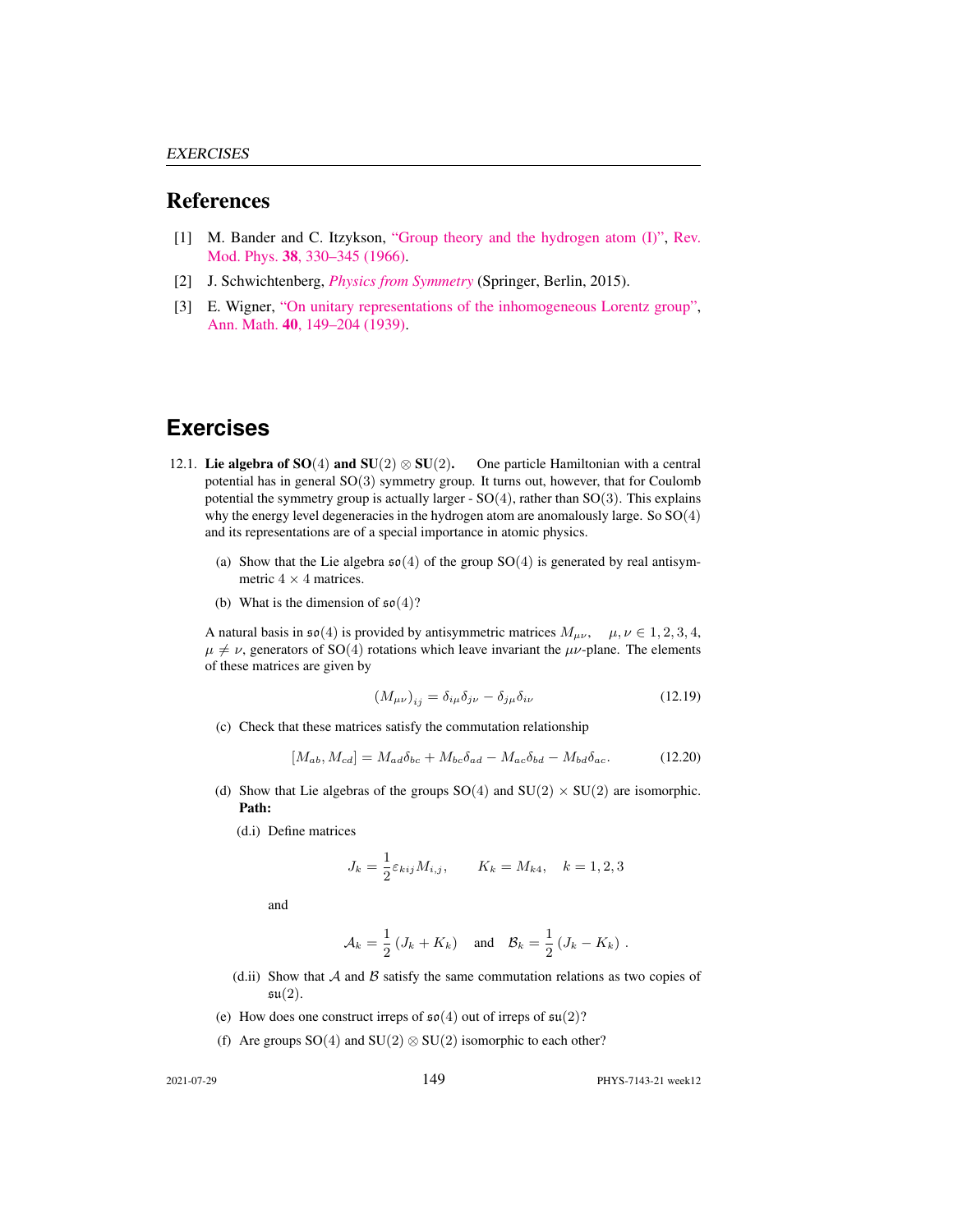(B. Gutkin)

#### <span id="page-7-0"></span>12.2. SO(n) Clebsch-Gordan series for  $V \otimes V$ .

(a) Show that the product of two *n*-dimensional reps of  $SO(n)$  decomposes into three irreps:

$$
\frac{1}{\sqrt{1-\frac{1}{n}}}\sum_{n=1}^{\infty}\left(-\frac{1}{n}\sum_{n=1}^{\infty}\frac{1}{n}\sum_{n=1}^{\infty}\frac{1}{n}\sum_{n=1}^{\infty}\frac{1}{n}\sum_{n=1}^{\infty}\frac{1}{n}\sum_{n=1}^{\infty}\frac{1}{n}\sum_{n=1}^{\infty}\frac{1}{n}\sum_{n=1}^{\infty}\frac{1}{n}\sum_{n=1}^{\infty}\frac{1}{n}\sum_{n=1}^{\infty}\frac{1}{n}\sum_{n=1}^{\infty}\frac{1}{n}\sum_{n=1}^{\infty}\frac{1}{n}\sum_{n=1}^{\infty}\frac{1}{n}\sum_{n=1}^{\infty}\frac{1}{n}\sum_{n=1}^{\infty}\frac{1}{n}\sum_{n=1}^{\infty}\frac{1}{n}\sum_{n=1}^{\infty}\frac{1}{n}\sum_{n=1}^{\infty}\frac{1}{n}\sum_{n=1}^{\infty}\frac{1}{n}\sum_{n=1}^{\infty}\frac{1}{n}\sum_{n=1}^{\infty}\frac{1}{n}\sum_{n=1}^{\infty}\frac{1}{n}\sum_{n=1}^{\infty}\frac{1}{n}\sum_{n=1}^{\infty}\frac{1}{n}\sum_{n=1}^{\infty}\frac{1}{n}\sum_{n=1}^{\infty}\frac{1}{n}\sum_{n=1}^{\infty}\frac{1}{n}\sum_{n=1}^{\infty}\frac{1}{n}\sum_{n=1}^{\infty}\frac{1}{n}\sum_{n=1}^{\infty}\frac{1}{n}\sum_{n=1}^{\infty}\frac{1}{n}\sum_{n=1}^{\infty}\frac{1}{n}\sum_{n=1}^{\infty}\frac{1}{n}\sum_{n=1}^{\infty}\frac{1}{n}\sum_{n=1}^{\infty}\frac{1}{n}\sum_{n=1}^{\infty}\frac{1}{n}\sum_{n=1}^{\infty}\frac{1}{n}\sum_{n=1}^{\infty}\frac{1}{n}\sum_{n=1}^{\infty}\frac{1}{n}\sum_{n=1}^{\infty}\frac{1}{n}\sum_{n=1}^{\infty}\frac{1}{n}\sum_{n=1}^{\infty}\frac{1}{n}\sum_{n=1}^{\infty}\frac{1}{n}\sum_{n=1}^{\in
$$

(b) Compute the dimensions of the three irreps.

(c) Which one is the adjoint one, and why? Hint: check the invariance condition. (This is worked out in detail in *Group Theory – Birdtracks, Lie's, and Exceptional Groups,* birdtracks.eu Chapt. 10 *[Orthogonal groups](http://birdtracks.eu/version9.0/GroupTheory.pdf#equation.10.0.1)*.)

#### <span id="page-7-1"></span>12.3. Lorentz spinology.

Show that

(a)

(b)

(c)

$$
x^2 = x_\mu x^\mu = \det \underline{x} \tag{12.22}
$$

<span id="page-7-4"></span> $x_\mu y^\mu = \frac{1}{2}$  $\frac{1}{2}$ (det ( $\underline{x} + \underline{y}$ ) – det ( $\underline{x}$ ) – det ( $\underline{y}$ ) (12.23)

$$
x_{\mu}y^{\mu} = \frac{1}{2}\text{tr}\left(\underline{x}\,\overline{y}\right),\tag{12.24}
$$

where  $\overline{y} = \overline{\sigma}_{\mu} y^{\mu}$ 

#### <span id="page-7-2"></span>12.4. Lorentz spin transformations.

Let a matrix  $\Lambda \in SL(2, \mathbb{C})$  act on hermitian matrix  $\underline{x}$  as

$$
\underline{x} \mapsto \underline{x}' = \Lambda \underline{x} \Lambda^{\dagger} \,. \tag{12.25}
$$

- (a) Check that  $x'$  is Hermitian, and the Minkowski scalar product [\(12.23\)](#page-7-4) is preserved.
- (b) Show that  $\Lambda$  explicitly acts as a Lorentz transformation  $x'^{\mu} = \Lambda^{\mu}_{\ \nu} x^{\nu}$ .
- (c) Show that the mapping from a  $\Lambda \in SL(2, \mathbb{C})$  to the Lorentz transformation in  $SO(1,3)$  is two-to-one.
- (d) Consider the Levi-Civita tensor  $\epsilon = -\epsilon^{-1} = -\epsilon^{T}$  in two dimensions,

$$
\epsilon = \left(\begin{array}{cc} 0 & 1 \\ -1 & 0 \end{array}\right) , \qquad (12.26)
$$

and the associated symplectic form

$$
\langle u, v \rangle = u^{\mathrm{T}} \varepsilon v = u^{\mathrm{T}} v^2 - u^2 v^1. \tag{12.27}
$$

Show that this symplectic form is  $SL(2, \mathbb{C})$ -invariant

$$
\langle u, v \rangle = u^{\mathsf{T}} \varepsilon v = \langle \Lambda u, \Lambda v \rangle = u^{\mathsf{T}} \Lambda^{\mathsf{T}} \varepsilon \Lambda v. \tag{12.28}
$$

<span id="page-7-3"></span>12.5. The unbearable lightness of  $SO(4)$  Lie algebra. Download John Wood's [\(click here\)](http://ChaosBook.org/library/WoodCh9KeplerProb.pdf) notes. The challenge: achieve some elegance in deriving the SO(4) commutator bracket relations, for example reduce the number of steps in the calculation by 30% or 50%. The prize: a case of beer, details to be negotiated with John.

PHYS-7143-21 week12 2021-07-29